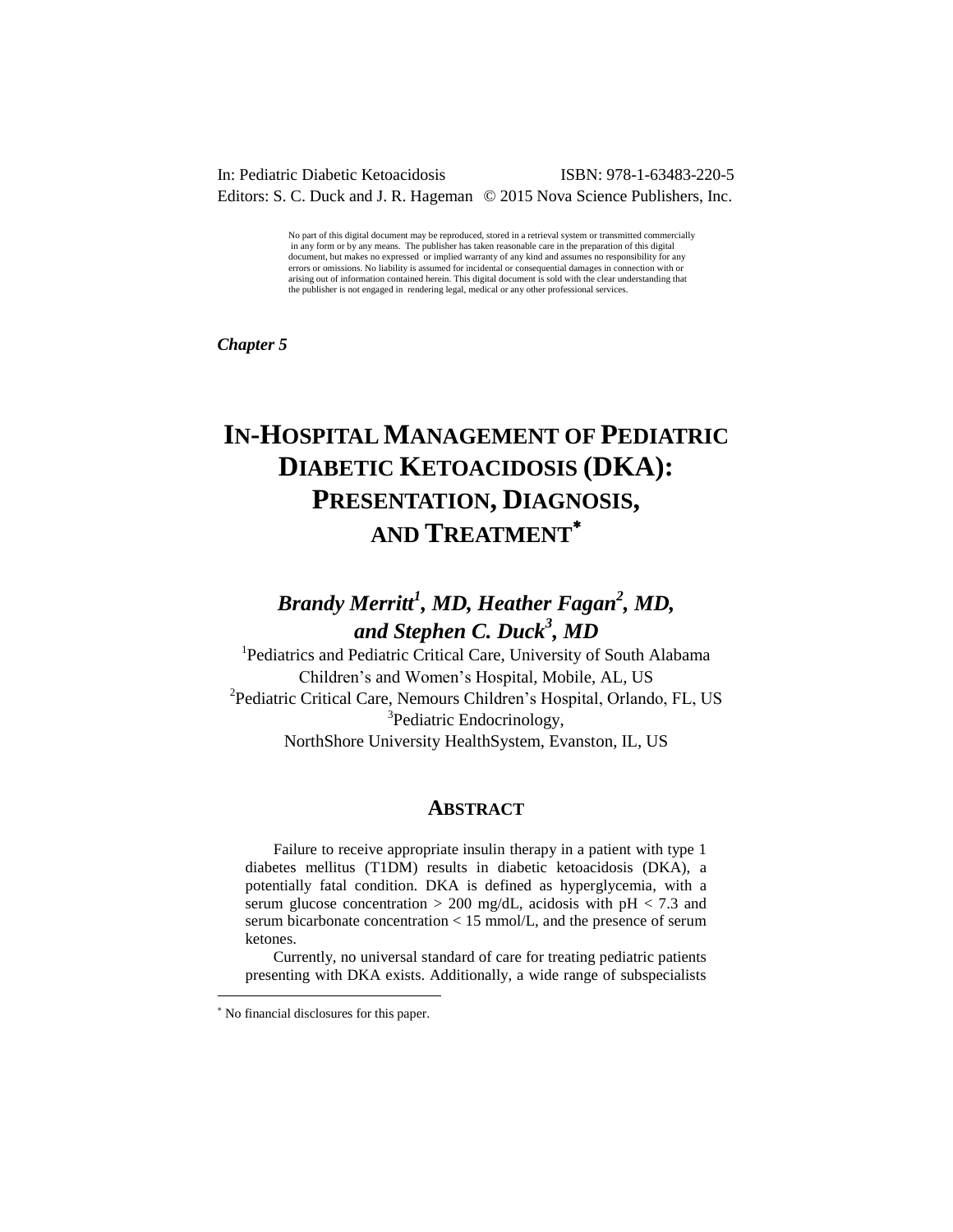and non-subspecialists are involved in treating pediatric patients with DKA resulting in a variety of treatment options. However, some generally accepted goals for treatment include the slow correction of hyperglycemia thereby slowly correcting serum osmolality, the slow correction of metabolic acidosis, as well as the correction of fluid and electrolyte derangements. Careful and precise management is imperative in an effort to avoid severe complications of DKA and its treatment including hypoglycemia, cerebral edema, permanent neurologic deficits and long-term memory or other neurologic dysfunction. In this chapter, aspects of management of pediatric patients with DKA after admission to the intensive care unit or pediatric acute care unit will be discussed.

# **BRIEF REVIEW OF PATHOPHYSIOLOGY**

Insulin is the hormone responsible for the intracellular transfer of glucose, and is secreted from the  $\beta$  cells of the pancreas [1]. The destruction of the  $\beta$ cells, most commonly from autoantibodies, results in insulin deficiency and T1DM [2]. The lack of insulin results in glucose that remains extracellular and thus is useless for energy production. Counter-regulatory hormones, such as glucagon, attempt to increase glucose production by glucogenolysis and gluconeogenesis [3]. Ongoing hyperglycemia leads to osmotic diuresis, electrolyte loss and dehydration [2]. Additionally, the body's cells are not able to take up the newly available glucose because of the continued lack of insulin, leading to further gluconeogenesis and hyperglycemia. This exacerbates the ongoing osmotic diuresis. As a result, cells ultimately rely on alternate pathways for energy production, such as lipolysis, or the breakdown of fatty acids. Lipolysis leads to ketogenesis [4]. Production of ketones, primarily acetoacetate and β-hydroxybutyrate, result in an overwhelmingly high anion gap metabolic acidosis [2].

Diabetic Ketoacidosis Definition and Severity:

- The diagnosis of DKA requires: hyperglycemia (> 200 mg/dL), elevated ketone body production, and metabolic acidosis ( $pH < 7.3$ ) and/or serum bicarbonate level < 15 mmol/L) [5].
- The acidotic state must be documented by venous or arterial blood gas analysis plus assessment of serum beta-hydroxybutyrate concentration.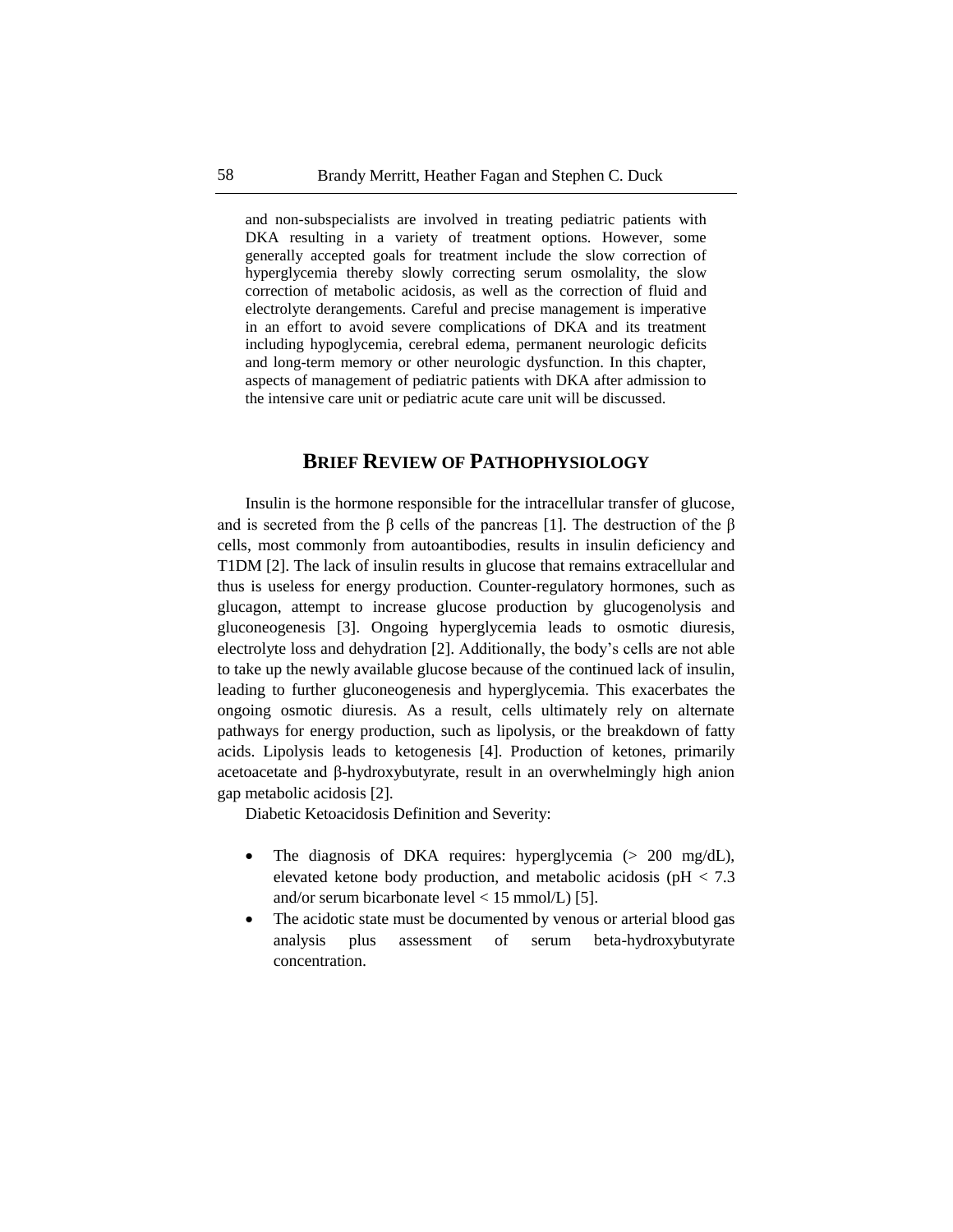The severity of presentation may be "graded" based on the degree of acidosis:

- Mild DKA: venous pH from 7.2-7.3 or a serum bicarbonate < 15 mmol/L.
- Moderate DKA: venous pH 7.1-7.2 or a serum bicarbonate < 10 mmol/L.
- Severe DKA: venous  $pH < 7.1$  or bicarbonate  $< 5$  mmol/L [6].

As the severity increases, the need for pediatric intensive care management and monitoring, as well as the risk for significant morbidity and mortality of the disease and its treatment increase.

# **DISPOSITION**

Some individuals presenting in mild DKA will not require admission to the hospital. This is especially true if they are a patient with known T1DM rather than a child with a new diagnosis of the disease. In the former group, the expectation is that with 2-3 hours of appropriate fluid management and supplemental insulin administration the patient's nausea and vomiting will be controlled as well as their state of hydration and aberrant glucose excursion.

However, those presenting in moderate DKA would benefit from admission to an intensive care or acute care unit where high-acuity nursing and active physician oversight are provided.

A diagnosis of severe DKA necessitates admission to a facility capable of providing intensive care. Regardless of the location of the Intensive Care Unit (ICU), consultation with Pediatric Endocrinology is imperative.

# **THERAPY AND CONSEQUENCES FOR SEVERE DKA: THE NEXT 2 TO 48 HOURS**

In practice, the patient transported to the ICU will already be diagnosed with DKA and have appropriate fluid and insulin therapy initiated. Additionally, initial laboratory analyses will likely be known and the patient's accurate intravenous intake and urinary output data analysis will be started.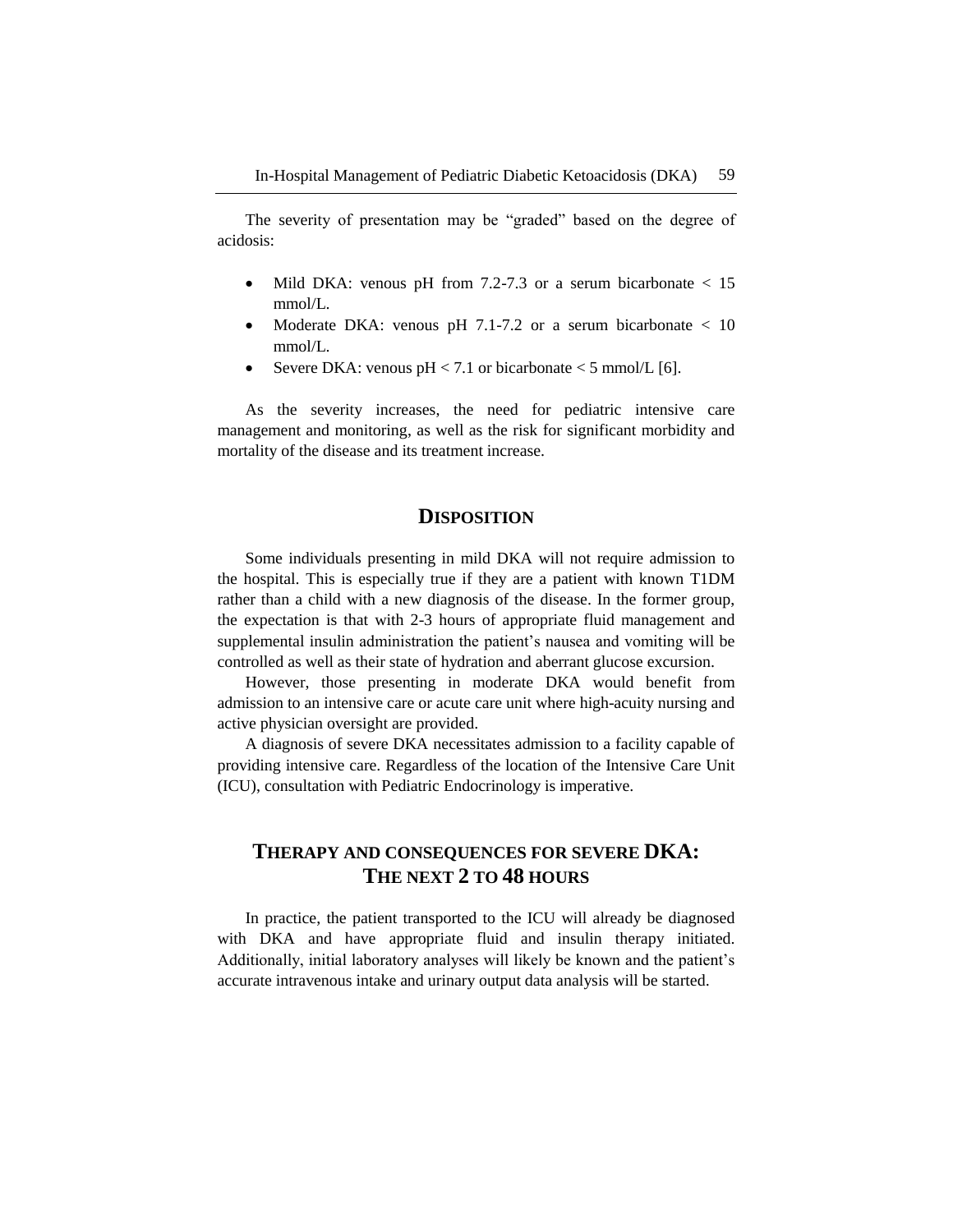In the emergency department [ED], as discussed in detail in a previous chapter, initial fluid therapy in patients not presenting with frank hypotension or hypovolemic shock should be isotonic Normal Saline or Lactated Ringer's solution at a volume of 10-20 ml/kg. Typically, regular or rapid acting biosynthetic insulin is started by the end of the first hour assuming that the change in glucose concentration has not been abnormally rapid causing a precipitous drop in serum osmolality. Continuous cardio-respiratory monitoring should be ongoing with hourly documentation of vital signs and neurological checks.

## **Maintenance Fluid: Type, Tonicity and Infusion Rates**

As documented in the prior chapters, diabetic ketoacidosis in children is a condition marked by hyperosmolality and dehydration. Cautious and slow correction of both of these deficits is crucial, and requires frequent clinical examinations, laboratory evaluations and ongoing strict analysis of the patient intake and output.

Free water deficits are invariably greater than electrolyte losses, but both are noteworthy and will direct composition of maintenance fluid therapy.

The actual electrolyte losses vary due to duration and severity of disease. However, typical losses are as follows with the ranges noted in parentheses:

| Water     | $30-100$ ml/kg      |
|-----------|---------------------|
| Sodium    | 6 mmol/kg $(5-13)$  |
| Potassium | 5 mmol/kg $(3-6)$   |
| Chloride  | 4 mmol/kg $(3-9)$   |
| Phosphate | $0.5 - 2.5$ mmol/kg |

The choice for maintenance fluid composition will reflect the physician's concerns for the slow correction of the patient's state of hyperosmolality. The correction is targeted to allow for lowering of serum osmolality at a rate no greater than 5 mOsm/hr. with a simultaneous reduction in serum glucose of < 100 mg/dl per hour [5.5mmol/L]. Thus, it is important to recognize that the patient in DKA has a relative pathologic hyperosmolality created by severe DKA. As a result, in the acute phase, it is recommended to administer isotonic fluids with potassium and phosphate so as not to give excessive "free water" via the administration of hypotonic fluid solutions.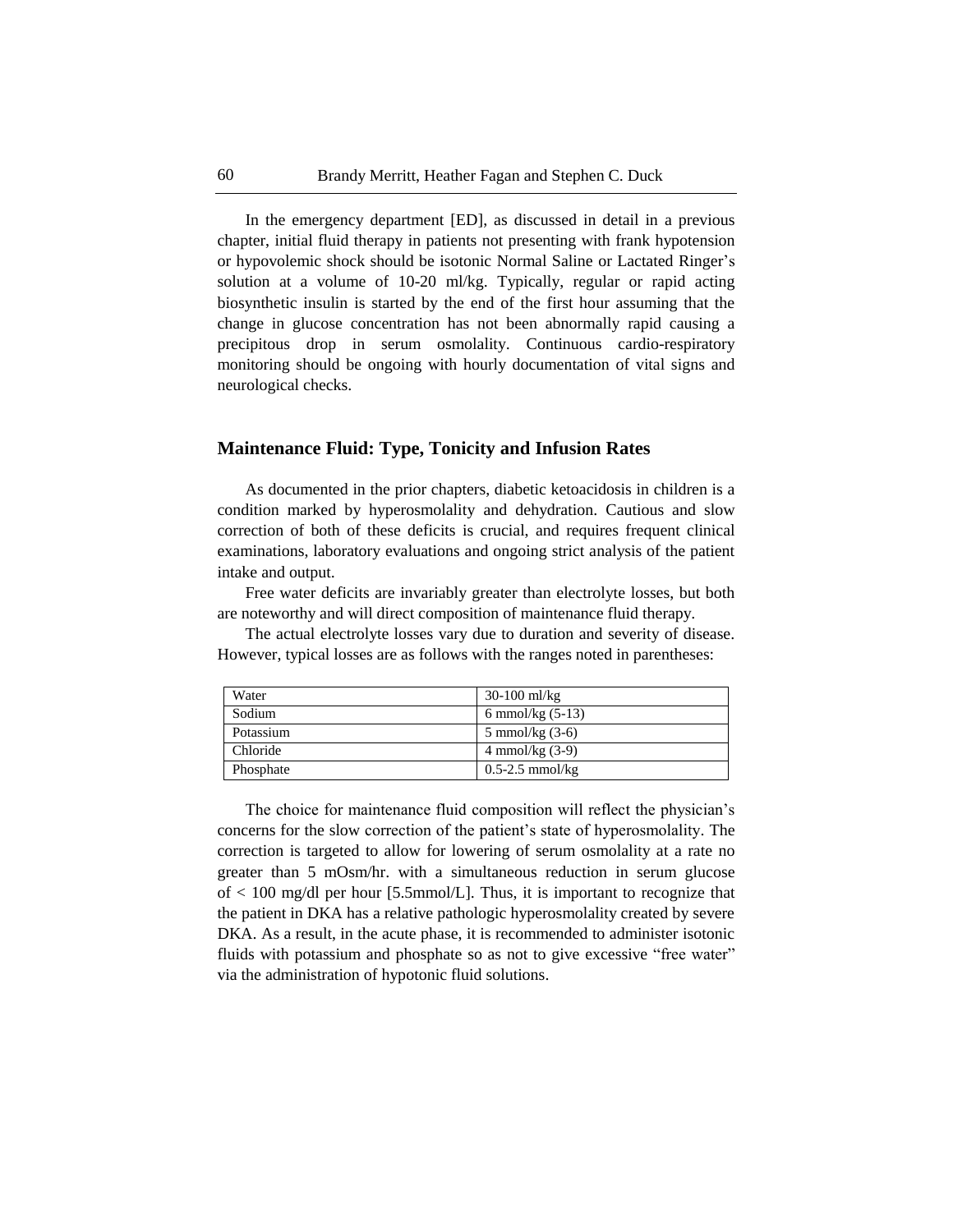Normal serum osmolality is generally measured as 278 – 300 mosm/L. Effective serum osmolality is increased by a factor of  $[G]ucose(mg/dl) - 100]/$ 18] in a patient with significant hyperglycemia. Best practice guidelines suggest correction of the fluid and electrolyte deficits over 36-48 hours. In practice, major academic centers recommend a broad range of "entire daily" rates of fluid infusion":

| ~ 4000 ml/m <sup>2</sup> | University of Texas Southwestern Medical Center, Dallas. |
|--------------------------|----------------------------------------------------------|
| $3175$ ml/m <sup>2</sup> | 2006 American Diabetes Association Consensus Statement   |
| $2500 \text{ ml/m}^2$    | Baylor College of Medicine, Houston, Texas. (personal    |
|                          | communication)                                           |
| $1800 \text{ ml/m}^2$    | University of Chicago Pritzker Medical School. (personal |
|                          | communication)                                           |

Normal fluid requirements are  $1200-1500$  ml/m<sup>2</sup>/day, therefore some centers are quite cautious with regards to deficit replacement. In fact, few centers recommend replacing urine losses [output] during this phase of treatment. All centers advise choosing a replacement fluid rate that minimizes the risk of developing cerebral edema with isotonic fluid administration.

Several studies have been published demonstrating a "two bag system" to expedite bedside titration of intravenous dextrose concentrations [7]. This method involves one bag of intravenous fluids without dextrose (usually normal saline plus potassium and phosphate) and an identical bag of fluids with the addition of 10% dextrose (see Figure 1). A nurse-driven bedside protocol used for titration of a "two bag system" of IV fluids demonstrated an equivalent time to correction with equivalent safety profile. A "two bag system" can manipulate dextrose concentration with only two fluid bags, thereby avoiding a costly third bag of IV fluids (no dextrose, 5% dextrose and 10% dextrose) during acute correction [7].

At present, the International Society for Pediatric and Adolescent Diabetes (ISPAD) guidelines of 2014 acknowledge that no "rate of rehydration" can be considered superior to another. Having said that, rehydration rates of  $1.5 - 2.0$ times maintenance  $[2.25 - 3.0 \text{ L/m}^2]$  daily] are commonly employed for the first 24 hours. Beyond the absolute rate of rehydration for many published protocols, individual centers will adjust the 24-48 hour time interval into smaller hourly intervals and alter fluid composition and osmolality in an effort to make slow and steady changes to glucose and osmolar concentrations as described above.

Further, the literature cautions not to exceed an infusion of 40 ml/kg during the first 4 hours of fluid therapy as this will undoubtedly drive a rapid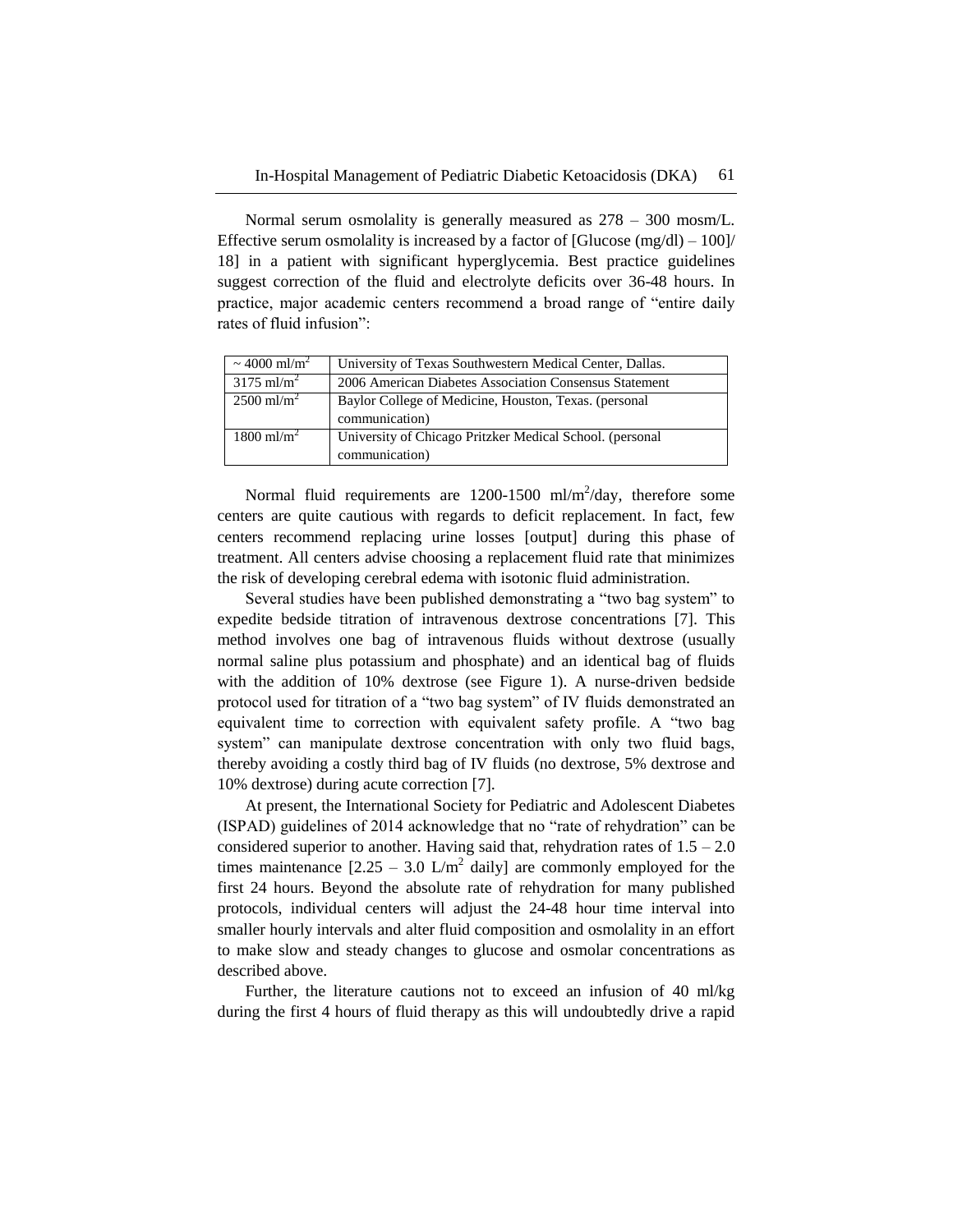osmolar shift increasing the pediatric patient's unique risk of cerebral compromise and cerebral edema.

Finally, the patient is to be kept on strict NPO during the duration of this acute treatment process.

# **INSULIN TREATMENT**

Insulin therapy should be started by the end of the first hour of treatment for DKA. The standard of care currently is 0.1 unit/kg per hour. Bolus insulin therapy is definitively not recommended, and can be dangerous to the pediatric patient as the risk of an abrupt osmolar change is detrimental to the pediatric brain. This stands in stark contrast to the treatment of adult patients where the administration of bolus insulin is considered standard protocol in DKA management.

Further, careful attention to insuring "saturation" of the insulin infusion tubing by the drug is mandatory. Insulin is readily adsorbed onto the currently used IV tubing such that, failure to fully saturate the infusion tubing could delay actual delivery of insulin to the patient for hours at the slow infusion rate.

Recent publication suggests that lowering of insulin infusion rates to 0.05 unit/kg per hour will correct the metabolic derangements of DKA potentially as quickly and certainly as safely as the current standard [8, 9]. If a patient develops hypoglycemia during insulin therapy, this should be treated emergently with IV dextrose or oral juice or other oral glucose containing fluid if the patient is mentating appropriately to tolerate oral fluids without the risk of aspiration. Hypoglycemia that persists despite increases in the basal rate of dextrose may require decreasing the administration rate of insulin. However, as discussed in the chapter on the physiology of DKA, uncontrolled lipolysis is central to the biochemical imbalance. Consequently, suppression of lipolysis is paramount. The most sensitive of insulin actions is the suppression of lipolysis. Therefore, low but continuous insulin therapy is needed to emerge from the pathologic state of DKA. Thus, insulin therapy should only be discontinued in symptomatic hypoglycemia such as altered mental status or seizure.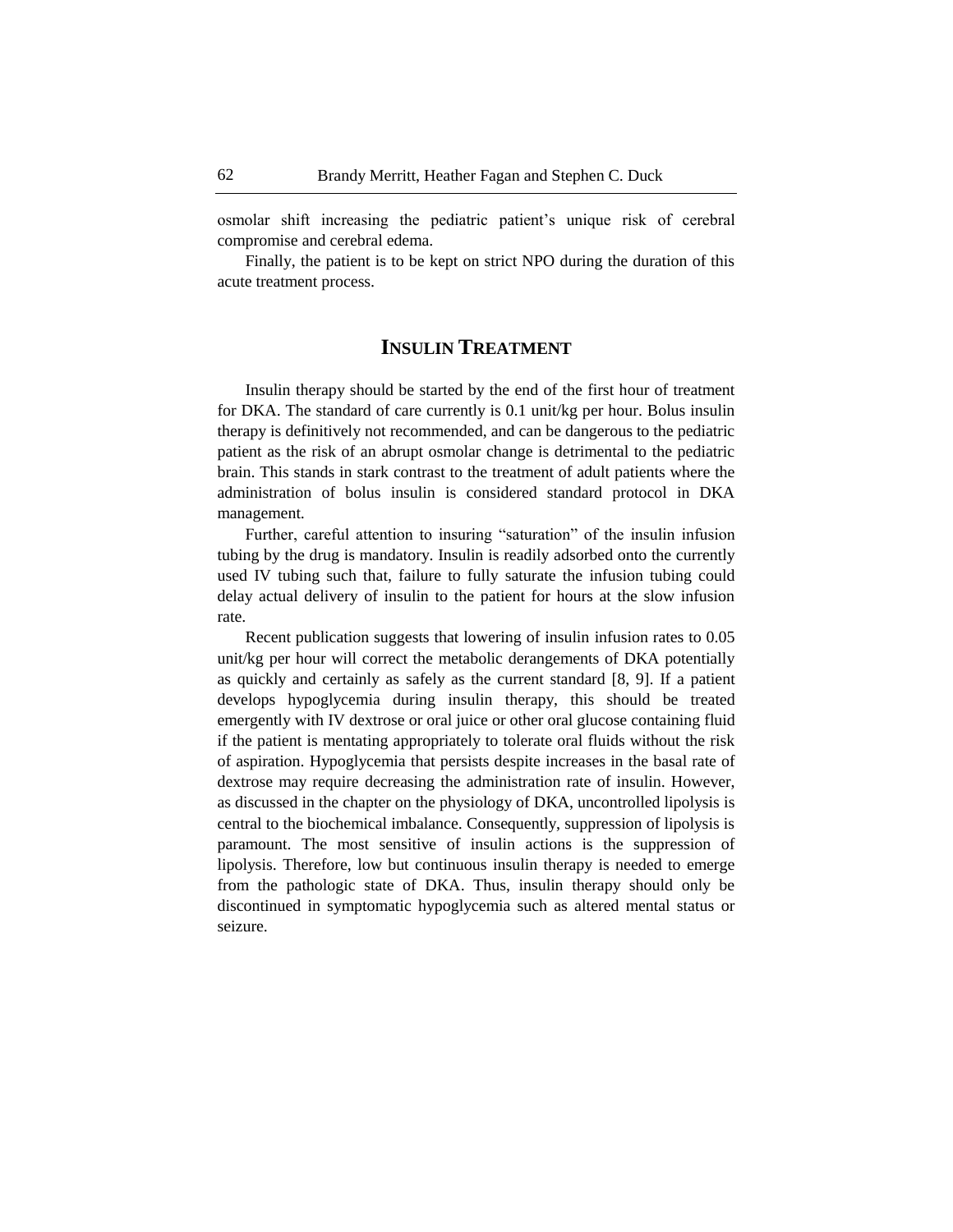# **LABORATORY MONITORING**

#### Glucose:

With the onset of dextrose free fluid rehydration, the measured glucose falls quickly. After the first 1-2 hours with the initial fluid "dilutional" decrease, serum glucose decreases should be no more rapid than 100 mg/dl [5.5 mmol/L] per hour.

The usual serum glucose value target during therapy is around 200- 250mg/dl. This is a safe zone that should prevent hypoglycemia but is well above the renal threshold. In many centers, the implementation of the "2-bag" system of fluid and glucose delivery has effectively eliminated concern for hypoglycemia when the system is implemented correctly. With appropriate experience, the care team can maintain serum glucose in a more physiologic range, below renal threshold, and allow for more appropriate fluid balance during the resolution of ketoacidosis.

Monitoring of serum glucose should be obtained at the bedside every hour, and as part of a hospital laboratory panel at least every 4 hours. It is relatively common practice to institute dextrose containing fluids when the blood glucose falls below 200mg/dl to ensure that the child's glucose level remains safe, while being able to continue the insulin therapy.

#### Osmolality:

The need to reduce the patient's hyperosmolality slowly  $\leq 5$  mOsm/L hourly] is reported to reduce the risk of developing further cerebral swelling [see Chapter: Complications].

#### Sodium:

In conditions of marked hyperglycemia, serum sodium is artificially depressed. The degree is on the order of 1.6-2.4 mEq/L for every 100 mg/dl serum glucose above a baseline of 100 mg/dl. This is sometimes referred to as "pseudohyponatremia." The presence of excessive serum glucose exerts an osmotic effect and draws free water out of the cells into the serum. The result is a sodium level that appears artificially low on laboratory evaluation. With proper insulin and fluid administration, the serum sodium corrects in a steady, upward fashion. Failure to steadily improve the "corrected serum sodium" may be observed prior to the clinical development of cerebral edema. The normal control of arginine vasopressin is altered in pathologic states of DKA and can appear to create a state of inappropriate release [SIADH]. If that is the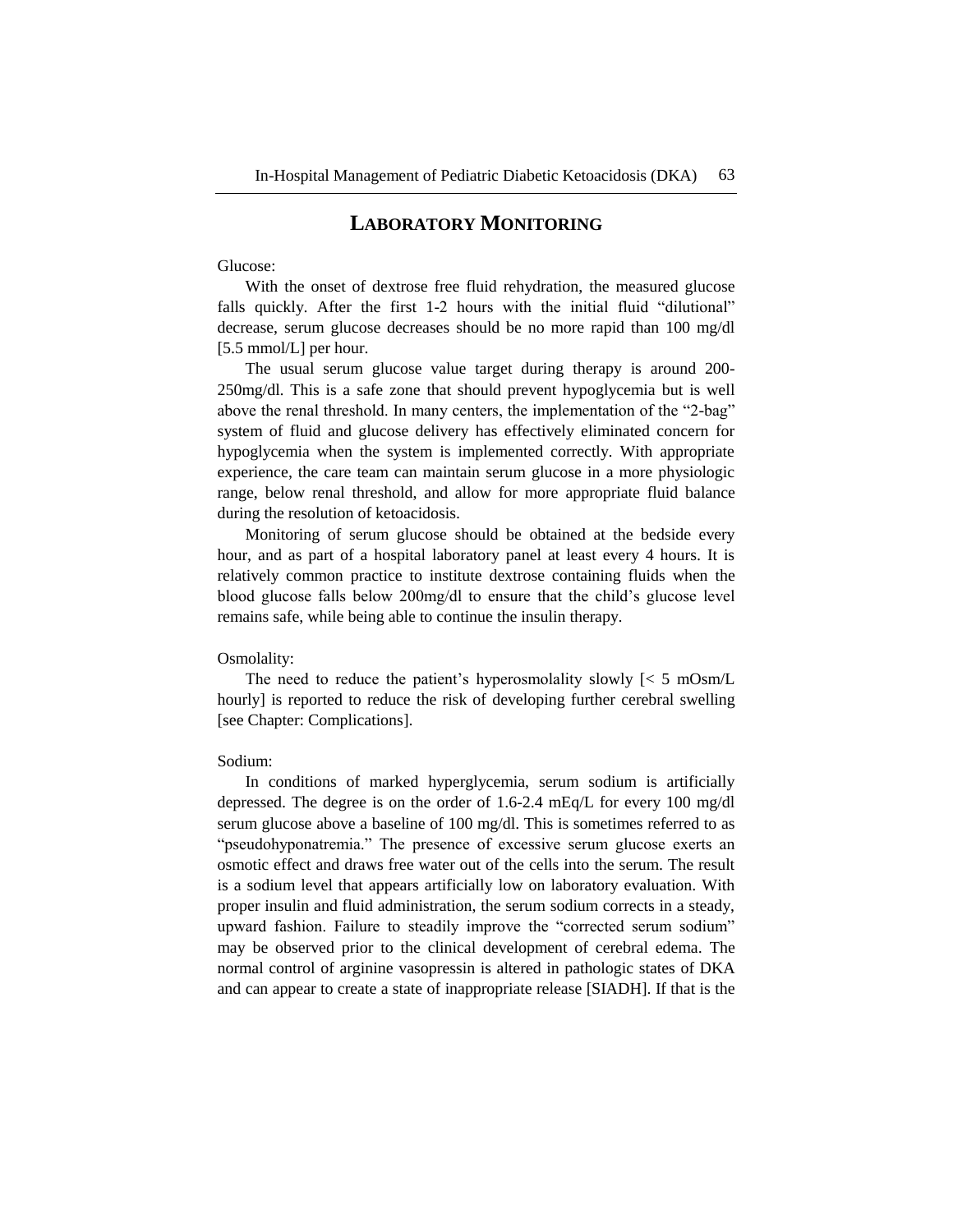case, the concern for untoward fluid retention leading to cerebral edema should be appreciated, and fluid infusion rates should be abruptly decreased.

With the use of maintenance fluids that contain generous concentrations of sodium chloride, attention should be paid to the serum chloride concentration. With the resolution of ketoacidosis, the patient may be left with a hyperchloremic metabolic acidosis. However, this is typically of little physiologic significance, and thus should simply be recognized as the instigator for the mild metabolic acidosis that remains after correction of DKA.

#### Potassium:

Hyperkalemia as a condition is more likely to be evident upon presentation to the ED, but will resolve quickly with the initiation of insulin therapy which drives extracellular potassium to an intracellular position. In fact, the body is typically potassium depleted with the preexisting osmotic diuresis. However, to be safe, supplemental potassium should be withheld from the initial rehydration fluids until renal function is established with appropriate voiding.

By the time the patient reaches the in-patient unit, serum potassium will likely be in the low to normal range, and should be added to the maintenance infusion fluids as ongoing insulin administration will drive the extracellular potassium back into the intracellular spaces. Typically, potassium phosphate and/or potassium chloride are added to the intravenous fluids.

In the intensive care unit, the patient should be on continuous cardio respiratory and pulse oximetry monitoring

#### Phosphate and Calcium:

Serum phosphate will be driven into the intracellular spaces with insulin, leading to circulating hypophosphatemia. The patient will have total body phosphate depletion due to the preexisting osmotic diuresis in the disease state. Clinically, this electrolyte state is capable of decreasing the dissociation of oxygen off of hemoglobin, and could result in peripheral hypoxia. However, clinical trials have never established this as a credible concern. This is likely due to the prevailing ketoacidosis acting in the exact opposite fashion regarding the binding of oxygen to hemoglobin with increased oxygen delivery to the tissues.

As mentioned above, the use of chloride salts can create a metabolic acidosis following the resolution of ketoacidosis. Potassium phosphate is an excellent substitute for potassium chloride, for just such a reason. However,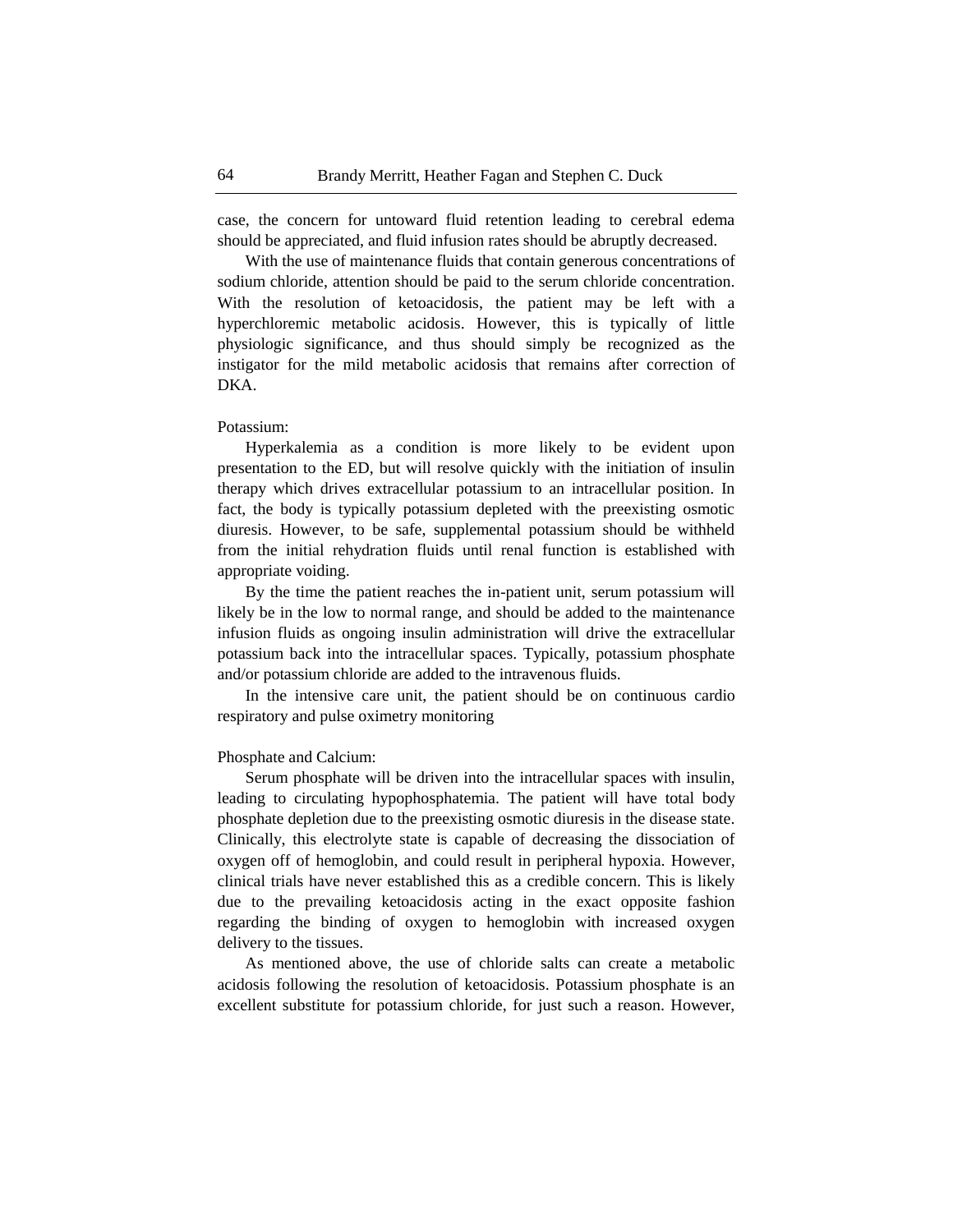the concentration of phosphate supplementation should not exceed 20 mEq/L or a risk of tetany from hypocalcemia may occur with binding of the phosphate to the free calcium.

Beta-hydroxybutyrate and venous blood gas:

In the absence of cardiac compromise or cerebral edema, venous blood gas analysis, rather than arterial sampling, is sufficient. This data should be obtained every 2 hours for the first 12-24 hours, and then every 4 hours through resolution of the acute disease process. Following the initial rehydration in the ED, the measured pH and bicarbonate may be lower than on admission. Thereafter, steady increases in both are expected.

Clinical observation usually will document that the presence of Kussmaul respirations is associated with venous bicarbonate less than10 mEq/L, and that this pattern of breathing will resolve when the bicarbonate rises above 10 mEq/L.

Reagent strip assessment of beta-hydroxybutyrate [B-OHB] concentrations is available. These are more useful in the "at home" maintenance and monitoring of the person with diabetes. These bedside reagent strips are considered "normal" if  $\leq 0.6$  mmol/L and elevated if  $> 1.5$ mmol/L.

Hospital laboratory analysis of serum B-OHB confirms the existence of DKA if the value is  $> 7.0$  mmol/L. As treatment proceeds, this concentration is expected to decrease steadily until it is absent or nearly absent with full resolution of the pathologic state.

Most children with DKA do not have compromised renal or cardiac function. Therefore the risk of lactic acidosis compounding ketoacidosis is not typical in the pediatric population. In DKA, the anion gap directly resulting from the ketoacidosis is typically 20-30 mmol/L. With a gap > 35 mmol/L, an element of lactic acidosis should definitively be considered.

| Anion $Gap =$ | $- [CI^+ + HCO3^-]$<br>Na<br>◡ |
|---------------|--------------------------------|
|---------------|--------------------------------|

Renal function:

At presentation, the obligate dehydration will cause pre-renal azotemia with an increased serum urea nitrogen as compared to the elevation of creatinine. Assessment of renal function is necessary to exclude coexisting primary renal disease at presentation. Significant elevation in serum creatinine will alert the staff to carefully monitor serum potassium.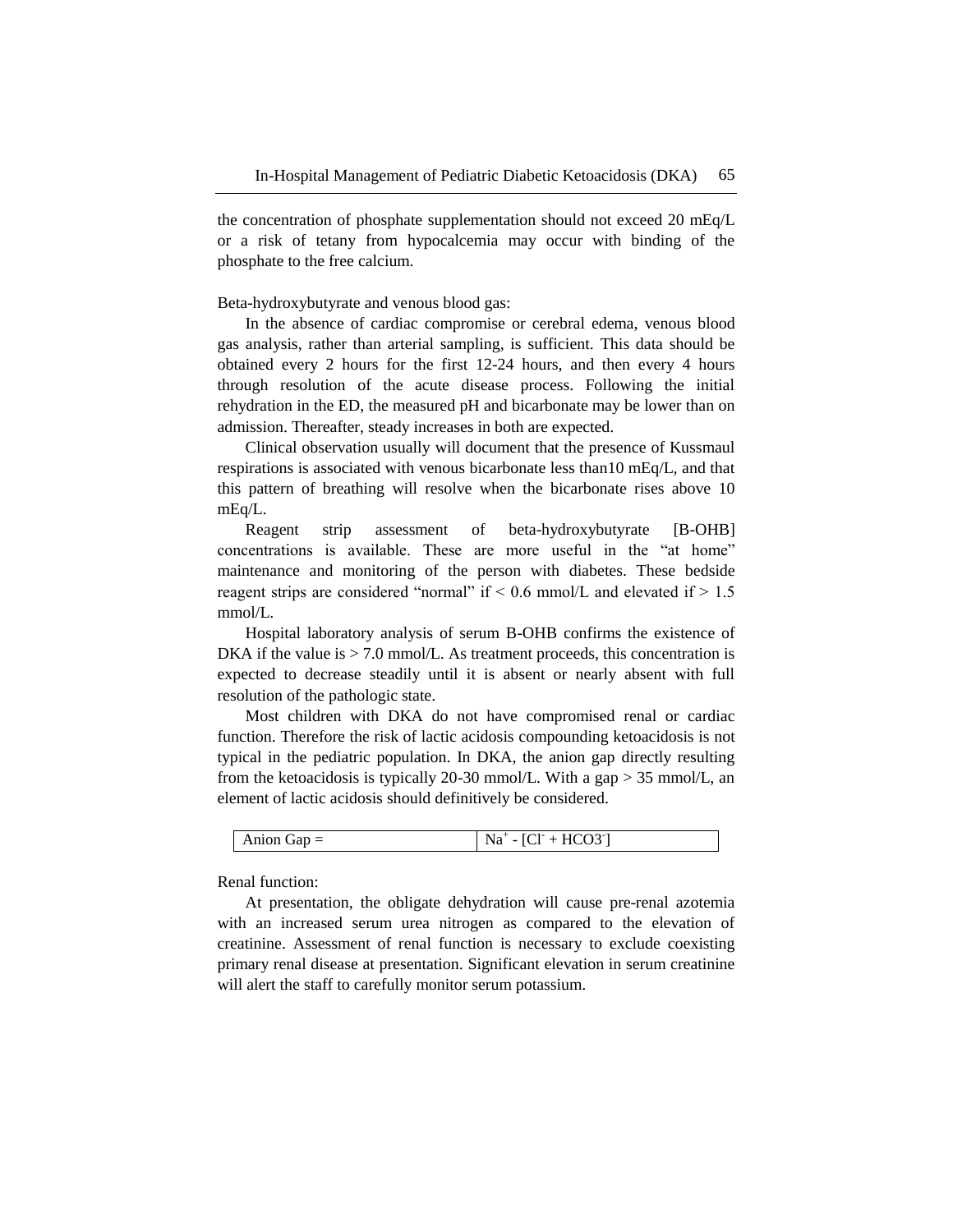Accurate fluid Intake and Output:

It is mandatory that the patient be on strict oral fluid restriction, "nothing by mouth." The rapidity with which a thirsty child can drink fluids could severely impact the medical plan to correct fluid deficits slowly and meticulously over 36-48 hours.

With more conservative fluid resuscitation rates, an overall negative fluid balance may occur secondary to an osmotic diuresis from the glucose load during the initial stages of treatment. However, if a patient has evidence of hypovolemic shock, or hypotension, they should receive 10ml/kg of isotonic fluid imminently. Shock states place the patient at risk for decreased peripheral perfusion and untoward consequences of their aberrant hypercoagulation status in the face of critical illness. Further, sudden increased urine output, or the acute onset of diabetes insipidus should alert the physician to posterior pituitary compromise.

As treatment progresses, a positive fluid balance is expected, but if marked, the physician should consider decreasing the fluid infusion rate and more carefully assess neurologic status as this can be problematic as well.

#### Age Respiratory Rate (breaths per minute)) Heart Rate (beats per minute) Blood Pressure (mm Hg) Neonate 30-60 100-180 50-90 Infant  $[1 - 12 \text{ months}]$  24-50 100-160 60-100 Toddler  $[1 - 3 \text{ years}]$  24-40 90-150 80-105 Preschooler [3 – 5 years] 20-30 80-140 95-105 School age  $[5 - 12 \text{ years} \mid 10 - 30 \mid 65 - 120 \mid 95 - 120$ Adolescent [> 12 years] 12-20 60-100 100-128

# **MONITORING OF VITAL SIGNS**

Age appropriate normal values for respiratory rate, heart rate and blood

# **MONITORING OF NEUROLOGICAL SIGNS**

The pediatric DKA patient will present with variable levels of alertness related to their critical disease state, level of hydration, level of acidosis, and

pressure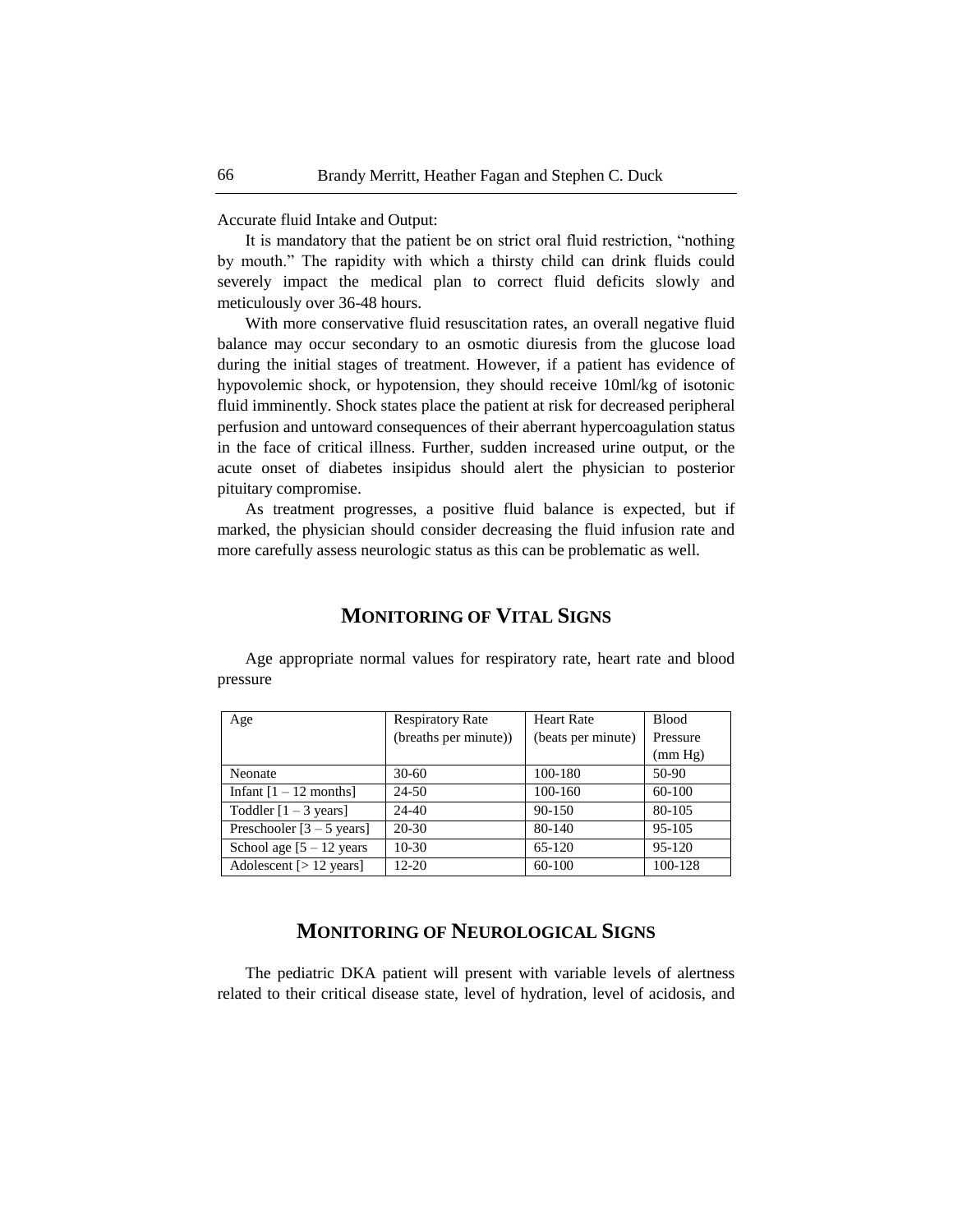potential cerebral compromise. Hourly neurological and Glasgow Coma Scale (GCS) assessments are indicated in the ICU or acute care setting. Presentation with a GCS of  $\lt$  14 or a decrease of 2 or more from the prior assessment should alert the physician to possible central nervous system compromise. As per the GCS criterion below, the best possible score is 15 while the worst is 3. The score is calculated by the combination of an eye, verbal and motor response. In the nonverbal child or toddler, there is an alternative way of assessing this "verbal" contribution to the overall score seen in the third column.

| Best eye response   | Best verbal        | Best in nonverbal        | Best motor        |
|---------------------|--------------------|--------------------------|-------------------|
|                     | response           | toddler or child         | response          |
| Opens               | Age appropriate    | Smiles, orients, and     | Obeys             |
| spontaneously = $4$ | interactions $= 5$ | follows $= 5$            | commands $= 6$    |
| On verbal           | Disoriented and    | Consolable if crying,    | Localizes pain,   |
| $command = 3$       | confused $= 4$     | but interacts            | withdraws to      |
|                     |                    | inappropriately $=$ 4    | touch $= 5$       |
| On pain $= 2$       | Verbal but         | Cries to pain,           | Withdraws to      |
|                     | incoherent $=$ 3   | inconsistently           | $pain = 4$        |
|                     |                    | $consolable = 3$         |                   |
| Not at all $= 1$    | Only moans,        | Inconsolable, irritable, | Flexion to pain   |
|                     | sounds or groans   | restless, moans $= 2$    | [decorticate]     |
|                     | $= 2$              |                          | $posture$ = 3     |
|                     | No verbal          | No response $= 1$        | Extension to pain |
|                     | $response = 1$     |                          | [decerebrate]     |
|                     |                    |                          | $posture$ = 2     |
|                     |                    |                          | No response $= 1$ |

Glasgow Coma scale:

Onset of clinically significant cerebral edema [CE] and Neurologic Compromise:

As discussed in the chapter: Clinical Complications, the presence of cerebral brain swelling [edema] and increased intracranial pressure is common in pediatric patients with moderate to severe DKA upon presentation or in the acute states of treatment. In fact, the most serious and deadly complication associated with correction of DKA is cerebral edema. The incidence of clinical cerebral edema is approximated at 1% of total cases of DKA [10]. While the exact cause of the development of cerebral edema is unclear, several risk factors have been identified including: elevated blood urea nitrogen level (BUN), lower age at presentation, and the use of bicarbonate therapy [10].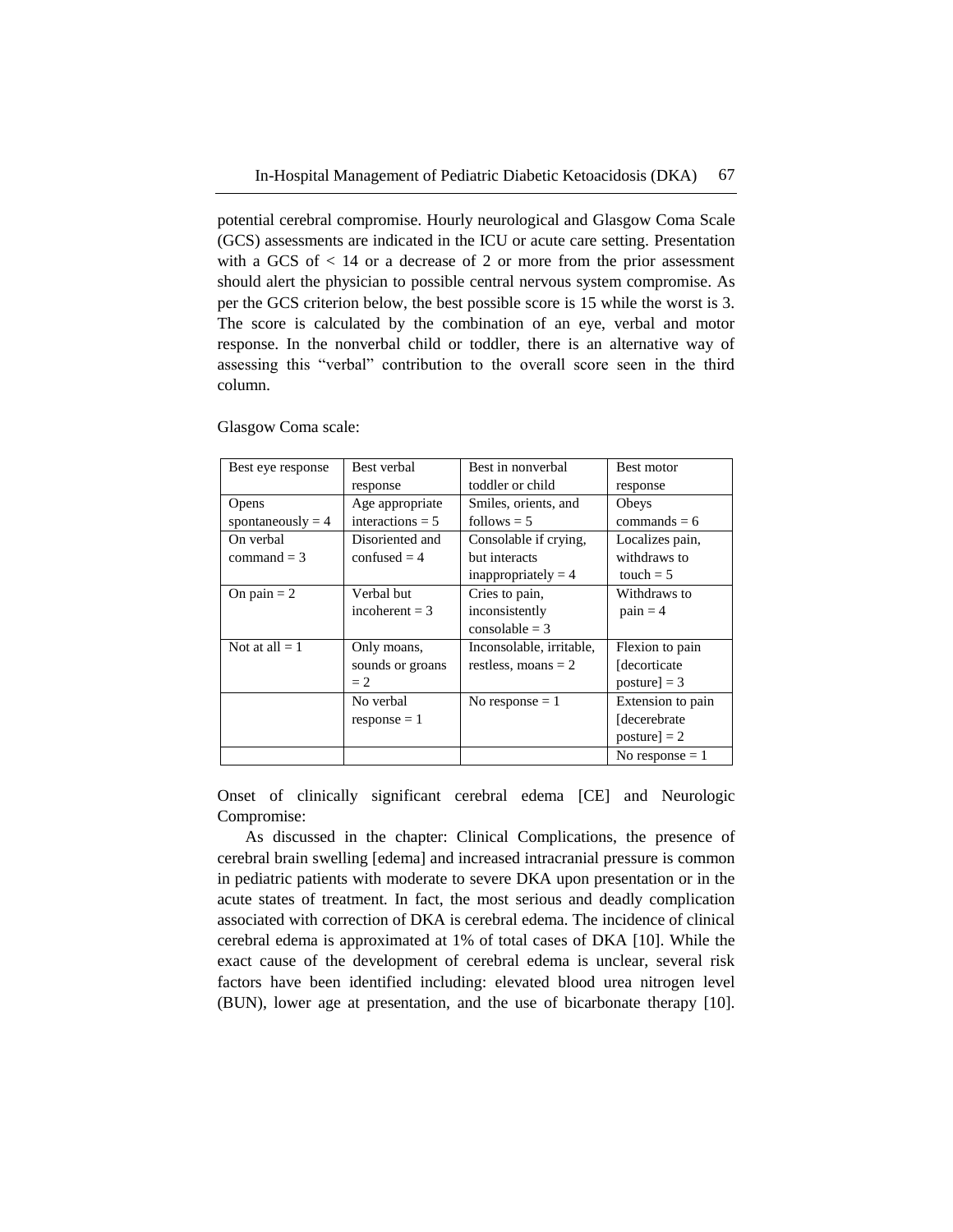Other risk factors for the development of cerebral edema also include: younger age, new onset, and a long duration of symptoms. Studies have shown that a substantial number of patients develop some degree of subclinical cerebral edema [10]. However, of those cases of clinically evident cerebral edema, 25% progress to death, 25% suffer severe neurologic disability, and the remainder recover. Cerebral edema may occur at any time during rehydration therapy, but most common develops several hours after the initiation of therapy [10]. If cerebral edema is suspected, it should be immediately treated with hypertonic saline or mannitol to imminently change the osmolar load. As noted above, the deterioration of Glasgow Coma scale scoring must be interpreted as impending cerebral crisis. The greatest majority of such crises are due to cerebral edema; the smaller minority is likely due to cerebral anoxia, ischemia or infarction.

The best bedside evaluation for acute CE is as follows [11]:

- 1. Any one of the 4 diagnostic criteria!
- 2. Any two major criteria: likely.
- 3. Any one major criterion and any two minor criteria: likely.

| Diagnostic criterion | 1. Decorticate or decerebrate posture             |
|----------------------|---------------------------------------------------|
|                      | 2. Cranial nerve palsy: especially 3,4, & 6       |
|                      | 3. Abnormal neurogenic respiratory pattern.       |
|                      | 4. Abnormal motor or verbal response to pain      |
| Major criterion      | 1. Altered or fluctuating level of consciousness  |
|                      | 2. Sustained cardiac deceleration $> 20$ bpm, not |
|                      | otherwise explained                               |
|                      | 3. Unexpected incontinence.                       |
| Minor criterion      | 1. Vomiting                                       |
|                      | 2. Headache                                       |
|                      | 3. Lethargy or stupor                             |
|                      | 4. Diastolic hypertension: $> 90$ mm Hg           |
|                      | 5. Age $<$ 5 years old                            |

No patient should be removed from the intensive care unit for radiographic documentation of CE. Data does suggest that the CE is generalized and leads to bilateral, central transtentorial descending herniation with rostrocaudal brainstem compression. Whether suspected or "proven", acute CNS deterioration must be treated immediately. Consequently, the treatment agents are to be pre-ordered and at the bedside of any patient admitted in moderate to severe DKA. Awaiting delivery by pharmacy once the crisis developed is unacceptable. As a clinical caveat: if the patient was treated quickly and CE was not the cause, you likely merely delayed time to recovery; if the patient was treated quickly with CE with resolution of the symptoms,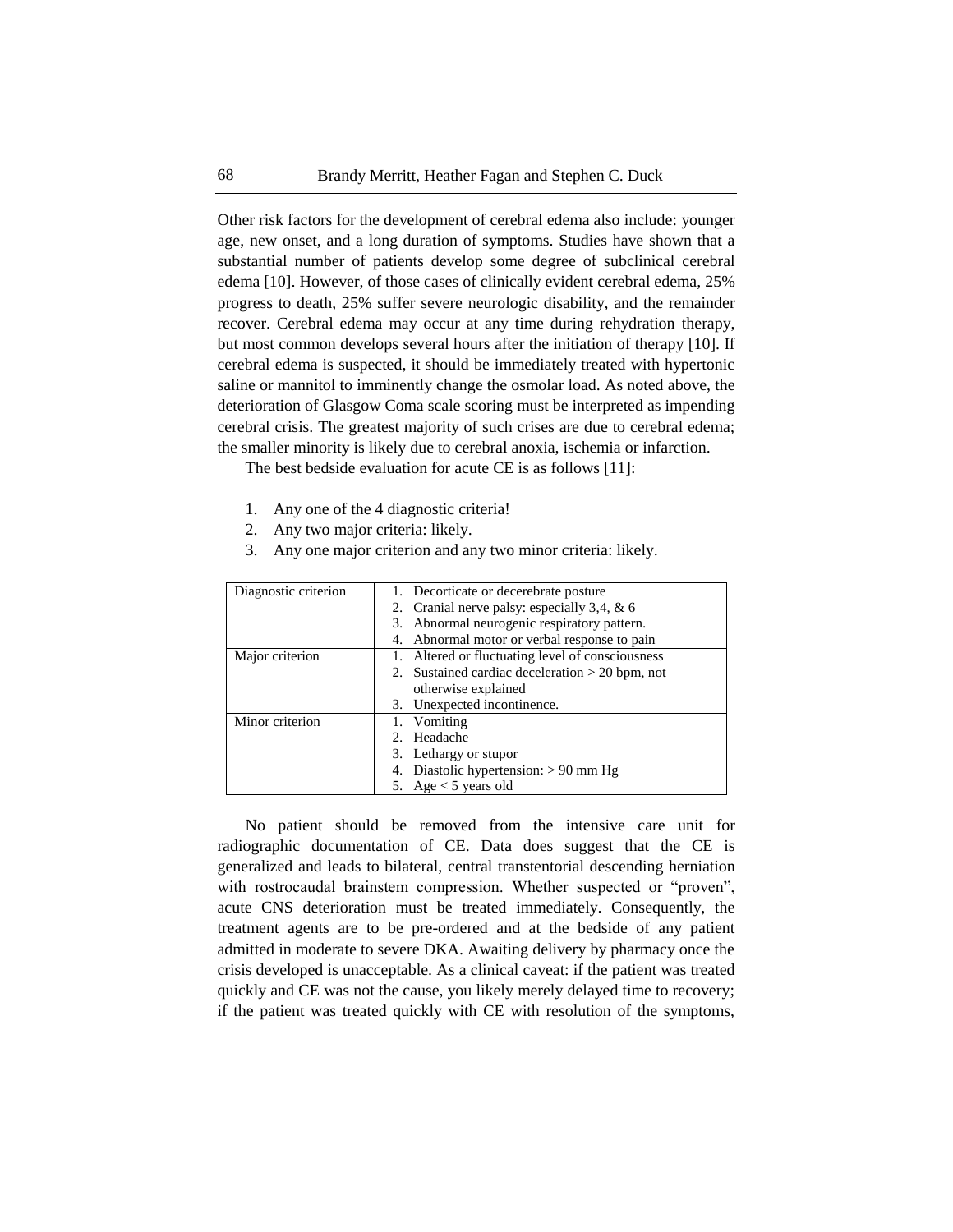you likely saved not only his life but also the quality of his life. Another important clinical caveat is that even with careful and meticulous treatment and monitoring, some pediatric patients develop morbid CE that leads to significant compromise. Thus, as mentioned above, the entire pathophysiology of this devastating complication is still not clear.

| Current fluid infusion rate | Immediately reduce by a significant degree.                |
|-----------------------------|------------------------------------------------------------|
| 20% Mannitol [1100]         | $0.25$ to 1g/kg infused over 20 minutes; may be repeated   |
| $mOsm/L$ ]                  | after 30 minutes if no initial response                    |
| 3% Sodium Chloride          | $5 - 10$ ml/kg over 10-15 minutes; may be repeated after   |
| $[1030 \text{ mOsm/L}]$     | 30 minutes if no initial response                          |
| Elevation of the head of    | The head should be elevated 30-45 degrees                  |
| the bed                     |                                                            |
| Intubation and              | Avoid hyperventilation with goal paCO2 35-40 mmHg.         |
| mechanical ventilation      | Hyperventilation will potentially cause arteriolar         |
|                             | vasoconstriction and cerebral ischemia whereas             |
|                             | hypoventilation may cause cerebral arteriolar vasodilation |
|                             | effectively increasing the intracranial pressure with      |
|                             | increased arterial blood flow                              |

The current principles of treatment include the following:

Failure to recover quickly from the neurological complications of CE should lead to urgent consultation with Neurosurgery to further assess for the presence of increased intracranial pressure and neurologic dysfunction.

# **TRANSITION OUT OF THE ICU TO THE GENERAL WARD**

Pediatric patients with a pre-existing diagnosis of Type 1 diabetes mellitus develop severe DKA due to lack of appropriate treatment. While in the ICU, social work should be contacted to undertake a thorough family assessment to understand the reasons for this event. For the first several days post recovery, insulin resistance is likely significantly elevated such that "current or usual" pattern management profiles maybe insufficient. Patients newly diagnosed with Type 1 diabetes mellitus are usually sufficiently stable and recovered from the physiological aberrations of DKA so as to be moved to the general ward after 36 to 48 hours. Intense, new patient education will be required as part of the discharge process and will require additional inpatient or outpatient education depending on education resources at the institution. In the newly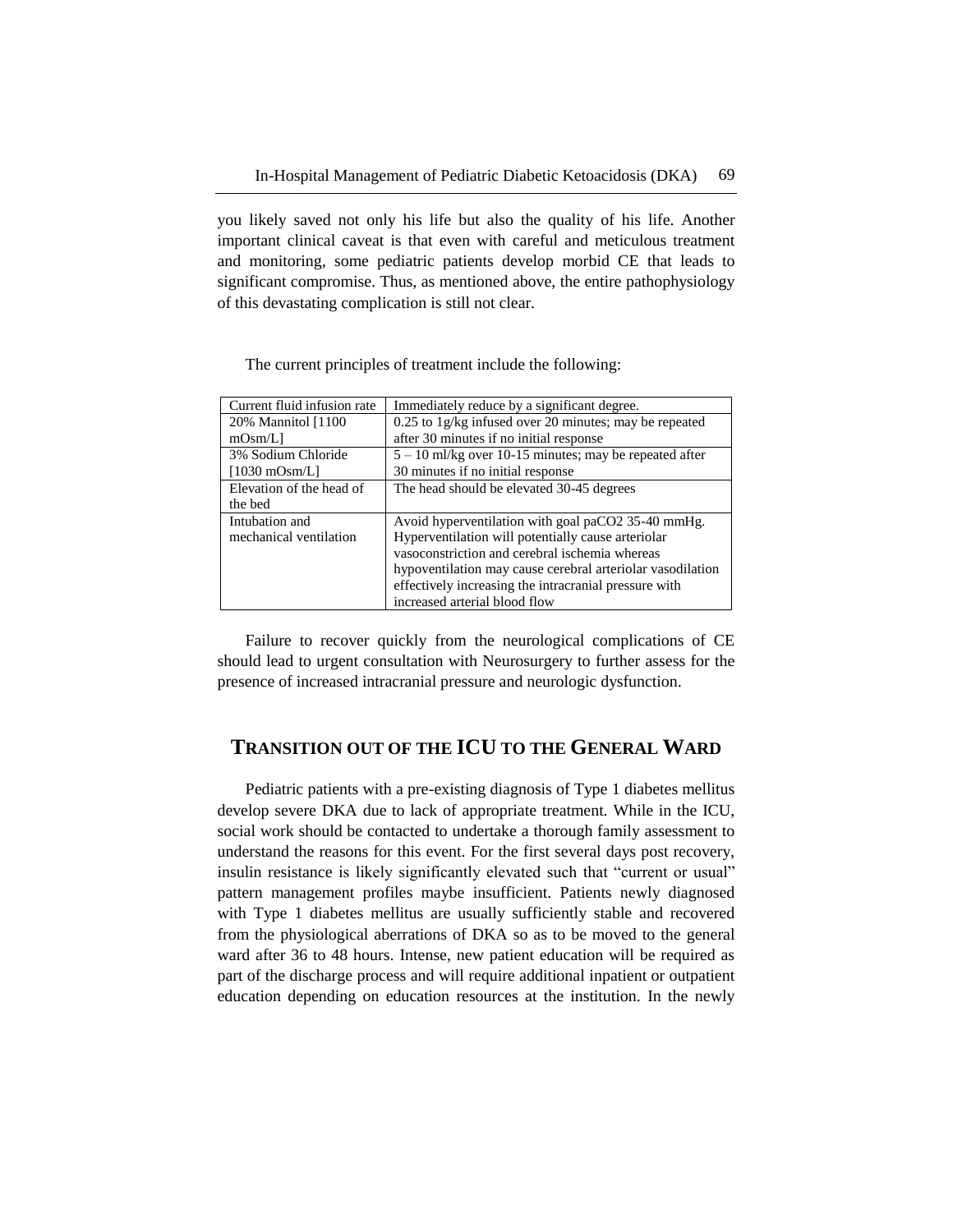diagnosed patient, pre-existent hyperglycemia induces significant glucotoxicity and lipotoxicity. These require significantly more exogenous insulin to be administered during the initial 2-14 days of therapy. Control for the person with diabetes is best achieved by focusing on pattern management: the interplay of dietary intake, physical activity levels, and insulin administration.

# **QUALITY IMPROVEMENT**

Aspects of monitoring and management of DKA in the intensive care unit can be improved with a multidisciplinary "plan-do-study-act" quality improvement team approach. This has been accomplished by Merritt et al., in a project organized in a PICU setting [12] and by Koves and colleagues also in children's hospital setting [13]. Merritt's effort resulted in a decrease in patient costs when a comparison with pre-intervention costs was done [12]. The implementation of a DKA order-set utilizing the electronic medical record resulted in:

- 1. decreases in unanticipated hypokalemic episodes,
- 2. improvements in insulin infusion management was associated with reduced length of ICU stay,
- 3. overall improvement in DKA management and education,
- 4. cerebral edema occurrence and bicarbonate use were both reduced [13].

## **REFERENCES**

- [1] Kumar et al. *Robbins and Cotran Pathologic Basis of Disease*. 7th edition (2005):1189-1205.
- [2] Behrman et al. Nelson Textbook of Pediatrics. 17th edition (2004):1947- 1972.
- [3] Wolfsdorf J, Glaser N, Sperling M. Diabetic Ketoacidosis in Infants, Children, and Adolescents: A consensus statement from the American Diabetes Association. *Diabetic Care* 2006 May;29(5):1150-1159.
- [4] Champe PC Harvey RA. *Biochemistry.* 2nd edition (1994):291-300.